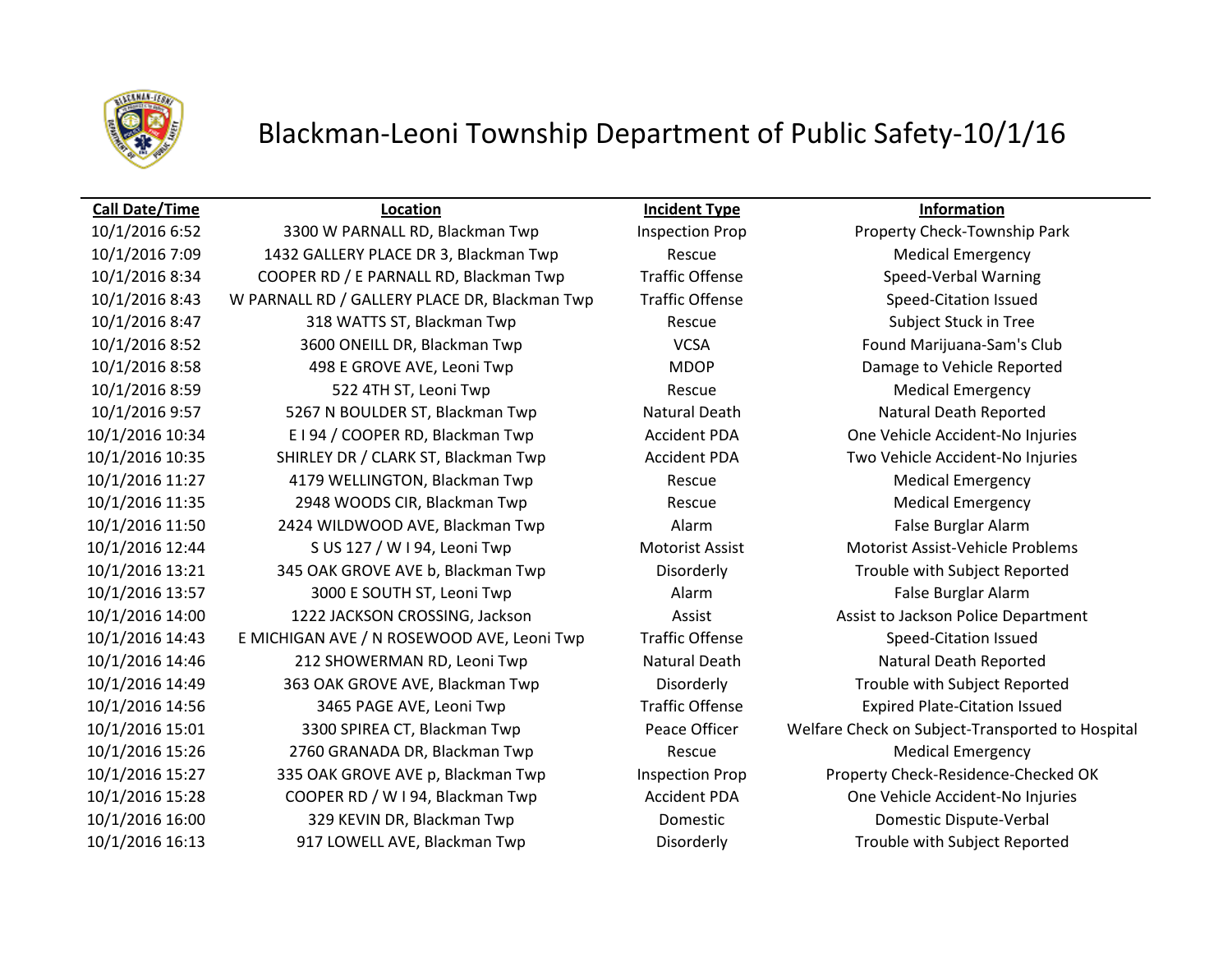

## Blackman-Leoni Township Department of Public Safety-10/1/16

### **Call Date/Time Location Incident Type Information**

10/1/2016 16:28 LANSING AVE / WOODWORTH RD, Blackman Twp Suspicious Situation Suspicious Situation Reported 10/1/2016 17:30 3321 E MICHIGAN AVE, Leoni Twp Rescue Medical Emergency 10/1/2016 19:02 5093 RUBY RD, Blackman Twp Domestic Domestic Assault Reported-Prosecutor Review 10/1/2016 19:16 3350 E MICHIGAN AVE, Leoni Twp Found Property Found Wallet-Returned to Owner 10/1/2016 19:30 5778 UPDYKE RD, Leoni Twp Shots Fired Report of Shots Fired-Unable to Locate Source 10/1/2016 20:02 W I 94 / N ELM AVE, Blackman Twp Traffic Offense Improper Lane Use-Verbal Warning 10/1/2016 20:07 302 5TH ST, Leoni Twp Hit and Run Hit and Run Hit and Run Accident-Suspect Identified 10/1/2016 20:51 2324 KINT CT, Blackman Twp Rescue Medical Emergency 10/1/2016 20:55 3021 NEVADA DR, Blackman Twp Rescue Rescue Medical Emergency 10/1/2016 21:10 1816 W MICHIGAN AVE, Blackman Twp Larceny Shoplifter-Buckle-Westwood Mall 10/1/2016 21:15 3300 W PARNALL RD, Blackman Twp Inspection Prop Property Check-Township Park 10/1/2016 21:32 E I 94 / S US 127, Blackman Twp Motorist Assist Motorist Assist-Vehicle Problems 10/1/2016 21:46 ANN ARBOR RD / HAWKINS RD, Leoni Twp Traffic Offense Defective Equipment-Verbal Warning 10/1/2016 21:49 1400 GALLERY PLACE DR, Blackman Twp Inspection Prop Property Check-Gallery Place Apts. 10/1/2016 21:51 E I 94 / S US 127, Blackman Twp Traffic Offense Expired Plate-Verbal Warning 10/1/2016 22:12 1534 HIAWATHA BLVD, Leoni Twp Suicide Suicide Suicidal Subject-Transported to Hospital 10/1/2016 22:46 SEYMOUR AVE / N ELM AVE, Blackman Twp Inspection Prop Property Check-Car Dealerships 10/1/2016 22:51 863 S LAKESIDE DR, Leoni Twp MDOP Damage to Vehicle Reported 10/1/2016 23:03 3456 SUNNYHEART AVE, Leoni Twp Loud Music Loud Music Reported-Unable to Locate 10/1/2016 23:09 W MICHIGAN AVE / ROBINSON RD, Blackman Twp Traffic Hazard Hazard-Vehicle Blocking RR Tracks 10/2/2016 0:23 PAGE AVE / S DETTMAN RD, Leoni Twp Traffic Offense Defective Equipment-Verbal Warning 10/2/2016 0:47 3420 SUMAC CT, Blackman Twp Loud Music Loud Music Reported-Verbal Warning 10/2/2016 1:54 100 ROSEHILL RD, Blackman Twp Alarm False Burglar Alarm 10/2/2016 2:14 163 PEACOCK WALK, Blackman Twp Loud Music Loud Music Reported-Verbal Warning 10/2/2016 2:29 4101 LANSING AVE, Blackman Twp OWI OWI Arrest-3rd Offense-Lodged at Jail 10/2/2016 2:38 NAPOLEON RD / BROAD ST, Leoni Twp Traffic Offense No License-Citation Issued

10/1/2016 16:26 1055 WAYNE ST, Blackman Twp Fraud Fraud Report-Identity Theft-Suspect Identified 10/1/2016 23:11 713 ROYAL DR, Blackman Twp Warrants Two Subjects Arrested on Outstanding Warrants